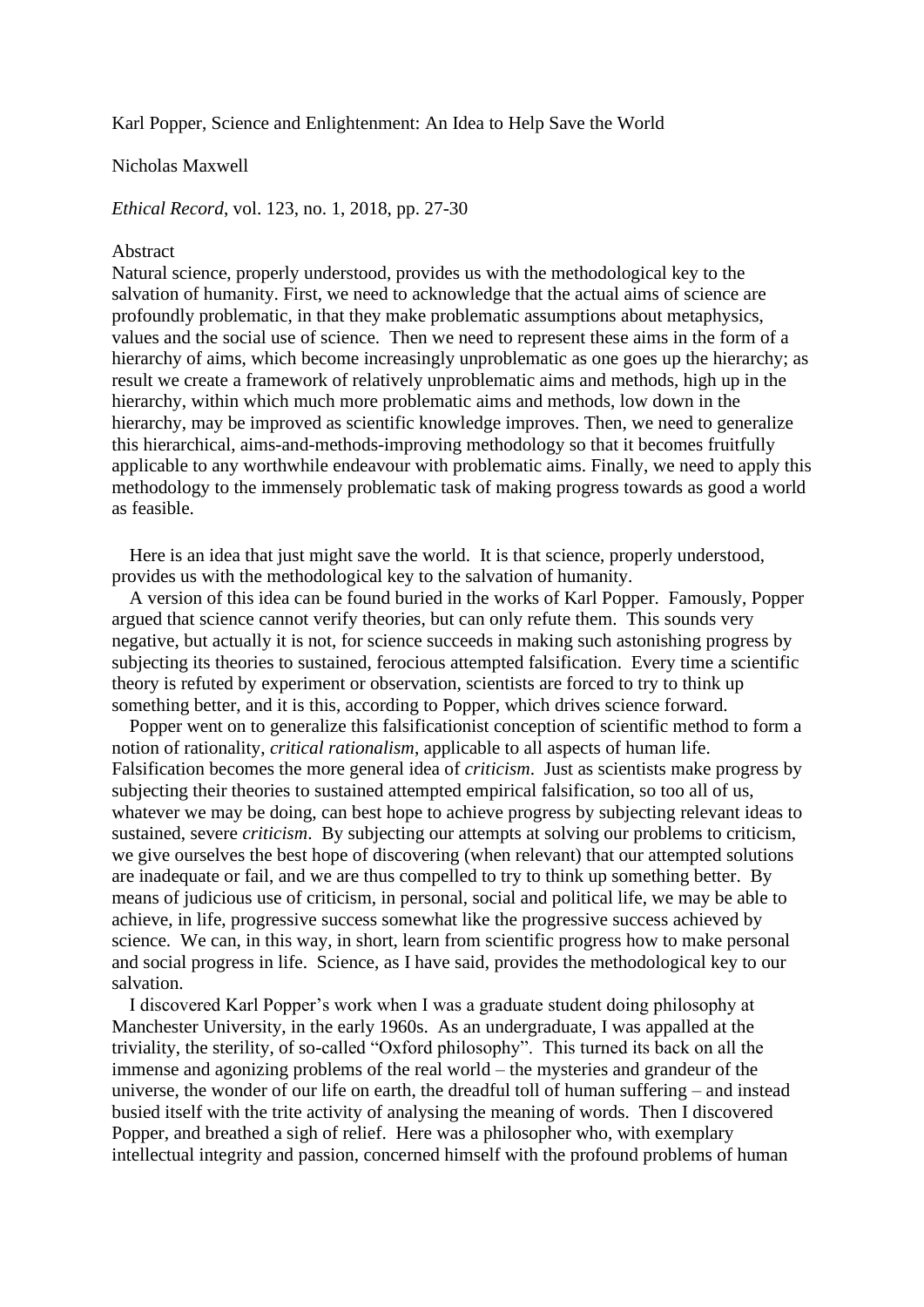existence, and had extraordinarily original and fruitful things to say about them. The problems that had tormented me had in essence, I felt, already been solved.

But then it dawned on me that Popper had failed to solve his fundamental problem – the problem of understanding how science makes progress. In one respect, Popper's conception of science is highly unorthodox: all scientific knowledge is conjectural; theories are falsified but cannot be verified. But in other respects, Popper's conception of science is highly orthodox. For Popper, as for most scientists and philosophers, the basic aim of science is knowledge of truth, the basic method being to assess theories with respect to evidence, *nothing being accepted as a part of scientific knowledge independently of evidence*. This orthodox view – which I came to call *standard empiricism* – is, I realised, *false*. Physicists only ever accept theories that are *unified* – theories that depict the same laws applying to the range of phenomena to which the theory applies. Endlessly many empirically more successful *disunified* rivals can always be concocted, but these are always ignored. This means, I realised, that science does make a big, permanent, and highly problematic assumption about the nature of the universe independently of empirical considerations and even, in a sense, in violation of empirical considerations – namely, that the universe is such that all grossly *disunified* theories are false. Without some such presupposition as this, the whole empirical method of science breaks down.

It occurred to me that Popper, along with most scientists and philosophers, had misidentified the basic aim of science. This is not truth per se. It is rather truth *presupposed to be unified*, presupposed to be explanatory or comprehensible (unified theories being *explanatory*). Inherent in the aim of science there is the metaphysical – that is, untestable – assumption that there is some kind of underlying *unity* in nature. The universe is, in some way, physically comprehensible.

But this assumption is profoundly problematic. We do not *know* that the universe is comprehensible. This is a conjecture. Even if it is comprehensible, almost certainly it is not comprehensible in the way science presupposes it is today. For good Popperian reasons, this metaphysical assumption must be made explicit within science and subjected to sustained *criticism*, as an integral part of science, in an attempt to improve it.

The outcome is a new conception of science, and a new kind of science, which I called *aim-oriented empiricism*. This subjects the aims, and associated methods, of science to sustained critical scrutiny, the aims and methods of science evolving with evolving knowledge. Philosophy of science (the study of the aims and methods of science) becomes an integral, vital part of science itself. And science becomes much more like natural philosophy in the time of Newton, a synthesis of science, methodology, epistemology, metaphysics and philosophy.

The aim of seeking *explanatory truth* is however a special case of a more general aim, that of seeking *valuable truth*. And this is sought in order that it be *used* by people to enrich their lives. In other words, in addition to metaphysical assumptions inherent in the aims of science there are *value* assumptions, and *political* assumptions, assumptions about how science should be used in life. These are, if anything, even more problematic than metaphysical assumptions. Here, too, assumptions need to be made explicit and critically assessed, as an integral part of science, in an attempt to improve them.

Released from the crippling constraints of standard empiricism, science would burst out into a wonderful new life, realising its full potential, responding fully both to our sense of wonder and to human suffering, becoming both more rigorous and of greater human value.

And then, in a flash of inspiration, I had my great idea. I could tread a path parallel to Popper's. Just as Popper had generalized falsificationism to form critical rationalism, so I could generalise my aim-oriented empiricist conception of scientific method to form an aimoriented conception of rationality, potentially fruitfully applicable to all that we do, to all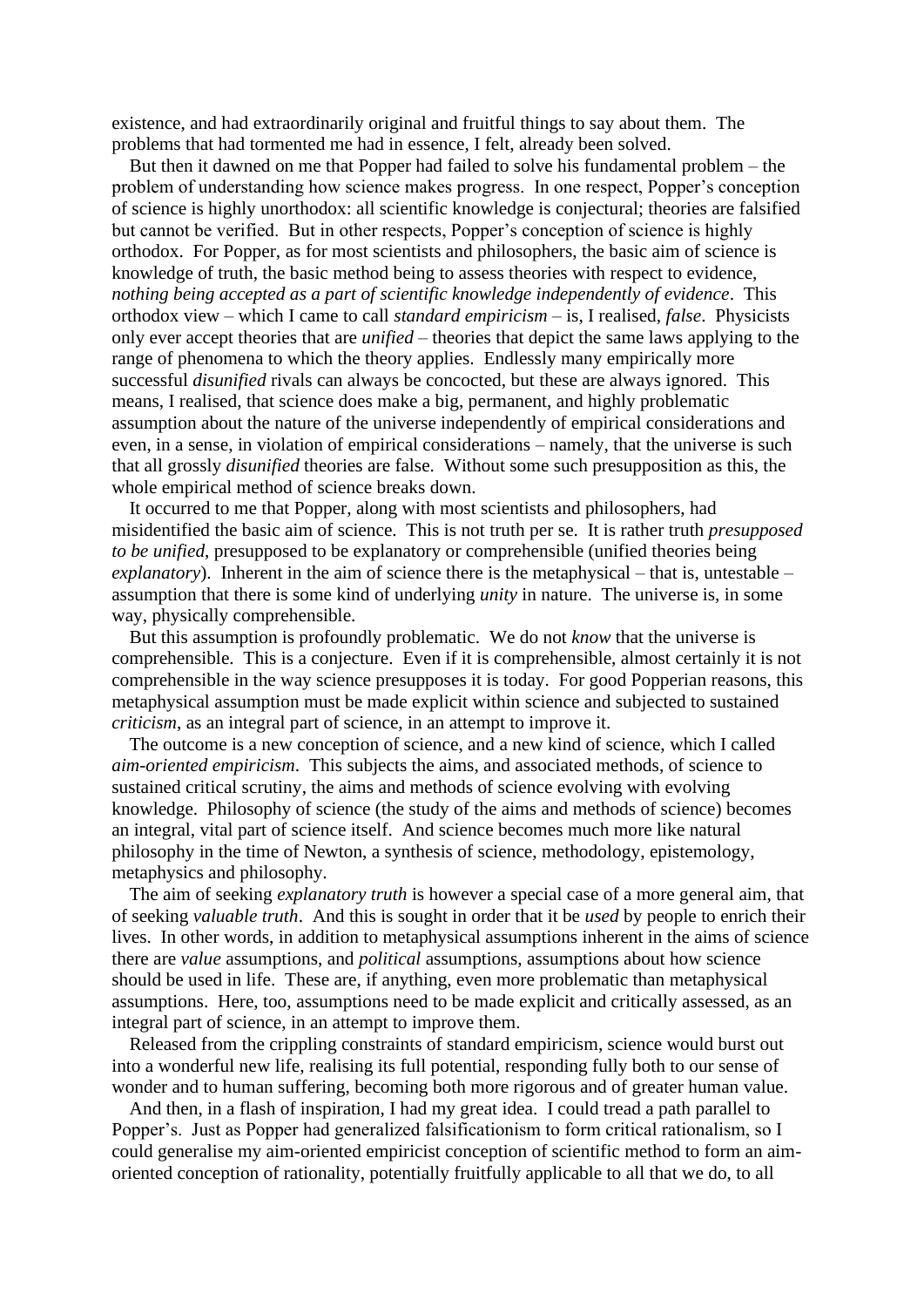spheres of human life. But the great difference would be this. I would be starting out from a conception of science – of scientific method – that enormously improves on Popper's notion. In generalizing this, to form a general idea of progress-achieving rationality, I would be creating an idea of immense power and fruitfulness.

I knew already that the line of argument developed by Popper, from falsificationism to critical rationalism, was of profound importance for our whole culture and social order, and had far-reaching implications and application for science, art and art criticism, literature, music, academic inquiry quite generally, politics, law, morality, economics, psychoanalytic theory, evolution, education, history – for almost all aspects of human life and culture. The analogous line of argument I was developing, from aim-oriented empiricism to aim-oriented rationalism, would have even more fruitful implications and applications for all these fields, starting as it did from a much improved initial conception of the progress-achieving methods of science.

The key point is extremely simple. It is not just in science that aims are profoundly problematic. This is true in life as well. Above all, it is true of the aim of creating a good world – an aim inherently problematic for all sorts of more or less obvious reasons. It is not just in science that problematic aims are misconstrued or "repressed"; this happens all too often in life too, both at the level of individuals, and at the institutional or social level as well. We urgently need to build into our scientific institutions and activities the aims-and-methodsimproving methods of aim-oriented empiricism, so that scientific aims and methods improve as our scientific knowledge and understanding improve. Likewise, and even more urgently, we need to build into all our other institutions, into the fabric of our personal and social lives, the aims-and-methods-improving methods of aim-oriented rationality, so that we may improve our personal, social and global aims and methods as we live.

One outcome of the  $20<sup>th</sup>$  century is a widespread and deep-seated cynicism concerning the capacity of humanity to make real progress towards a genuinely civilized, good world. Utopian ideals and programmes, whether of the far left or right, that have promised heaven on earth, have led to horrors. Stalin's and Hitler's grandiose plans led to the murder of millions. Even saner, more modest, more humane and rational political programmes, based on democratic socialism, liberalism, or free markets and capitalism, seem to have failed us. Thanks largely to modern science and technology, many of us today enjoy far richer, healthier and longer lives than our grandparents or great grandparents, or those who came before. Nevertheless the modern world is confronted by grave global problems: the lethal character of modern war, the spread and threat of armaments, conventional, chemical, biological and nuclear, rapid population growth, severe poverty of millions in Africa, Asia and elsewhere, destruction of tropical rain forests and other natural habitats, rapid extinction of species, annihilation of languages and cultures. And over everything hangs the menace of climate change, threatening to intensify all the other problems (apart, perhaps, from population growth).

All these grave global problems are the almost inevitable outcome of the successful exploitation of science and technology plus the failure to build aim-oriented rationality into the fabric of our personal, social and institutional lives. Modern science and technology make modern industry and agriculture possible, which in turn make possible population growth, modern armaments and war, destruction of natural habitats and extinction of species, and global warming. Modern science and technology, in other words, make it possible for us to achieve the goals of more people, more industry and agriculture, more wealth, longer lives, more development, housing and roads, more travel, more cars and aeroplanes, more energy production and use, more and more lethal armaments (for defence only of course!). These things seem inherently desirable and, in many ways, are highly desirable. But our successes in achieving these ends also bring about global warming, war, vast inequalities across the